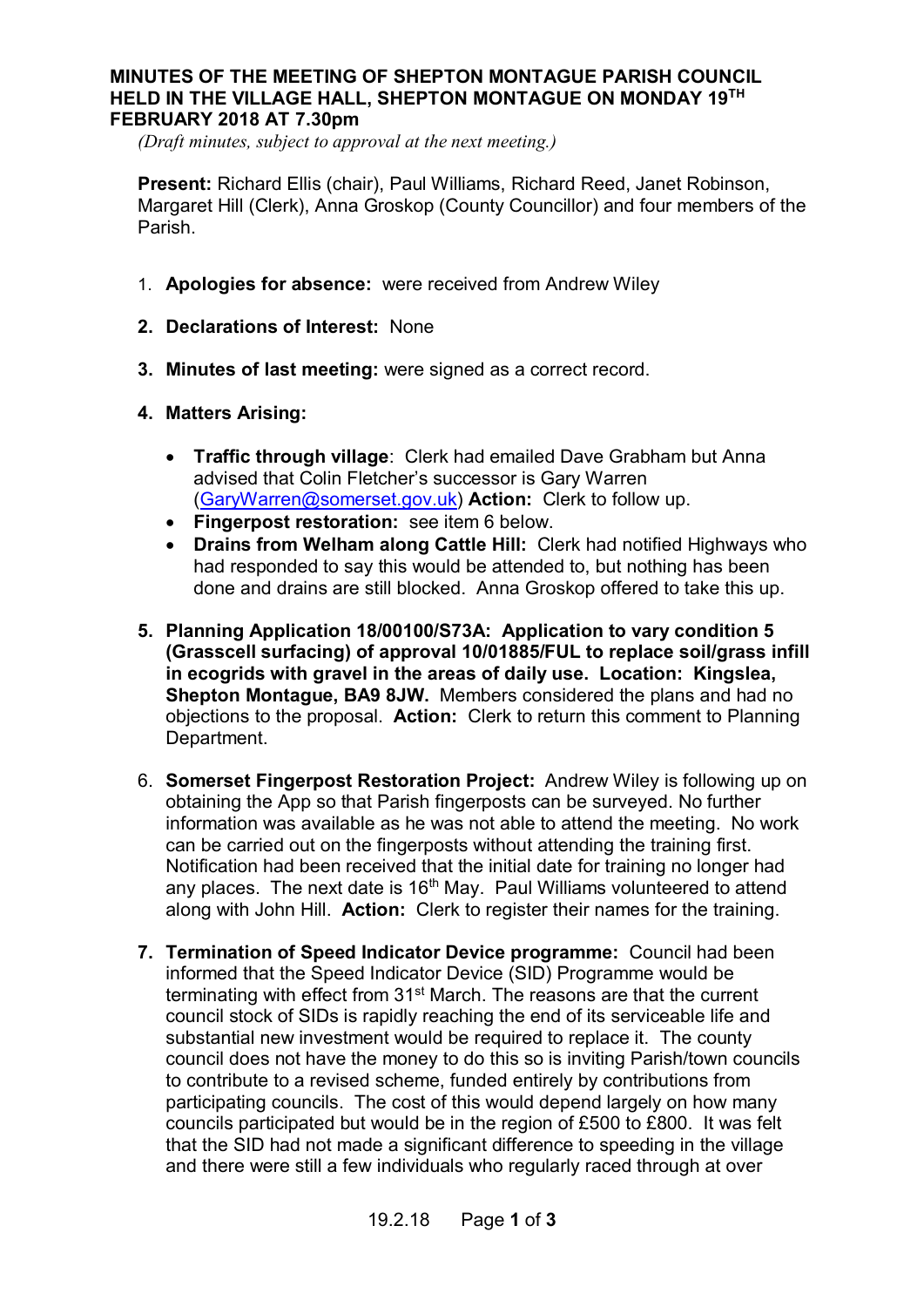50mph despite the obvious danger. Council resolved to ask our P.C.S.O. Tim Russell to arrange a speed test**. Action**: Clerk to liaise with Tim Russell.

- **8. Rural Services Network Survey.** It was resolved not to complete the survey.
- **9. Broadband:** The clerk had circulated an email from Jo Whale containing a link to the video where Tim Adams from Blackford explains how his village will be getting fast broadband. This involves paying OpenReach a substantial sum (approx. £32,000) for provision of the service. Anna Groskop advised that BT and Openreach are currently in dispute in the High Court so no progress is being made in the meantime regarding the Connecting Devon and Somerset programme. Richard Ellis observed that he was not particularly impressed with Wessex Internet and felt they were no better than BT. Richard Reed mentioned previous overtures from EE which had come to nothing. Council expressed their appreciation to Jo Whale for bringing the developments in Blackford to their attention but thought it best to wait to see what happens in the future with Connecting Devon and Somerset.
- **10. Finance: Cheques for outstanding 2017-18 expenditure:** Cheques were signed as follows:

SALC affiliation fee £51.11, donation to C.A.B. £20, Clerk's pay for 2017-18 £495, Village Hall fee £100

- 11.**Correspondence: South Somerset Electoral Review**: Views are being sought on the proposed new electoral arrangements for South Somerset District Council which involve Shepton Montague Parish (currently in Tower Ward) being included in the new Tower and Wincanton Ward with Wincanton. Council felt that as we are a rural area, we need representation as such and the needs and concerns of our parish may not be the same as those of Wincanton town. Tower ward at present seems to be made up of the smaller, rural parishes so the status quo would appear preferable to the proposed change, which does not seem confer any advantages. Oliver Dowding advised that he was making a personal response to the proposals and said he would let members see his comments. It was decided that the new boundary proposals should be posted on the village website. Council will then draw up its response before the deadline of 19th March. **Action:** Clerk to send details to Peter Gane for posting on website.
- 12.**a.o.b:** Janet Robinson raised the issue of the phonebox in the village. This has been recently acquired by the Parish Council but no decision has yet been made as to its future use. Suggestions so far received have included book exchange, housing a defibrillator, mini shop. All agreed it badly needs painting and Doug Barrowman had previously offered to do this. Council agreed to pay for the paint if Mr. Barrowman can source it and paint the box red. **Action:** Clerk to ask Mr. Barrowman if he is happy to do this.

## **13. Open discussion**

There being no further business the meeting closed at 8.20 pm.